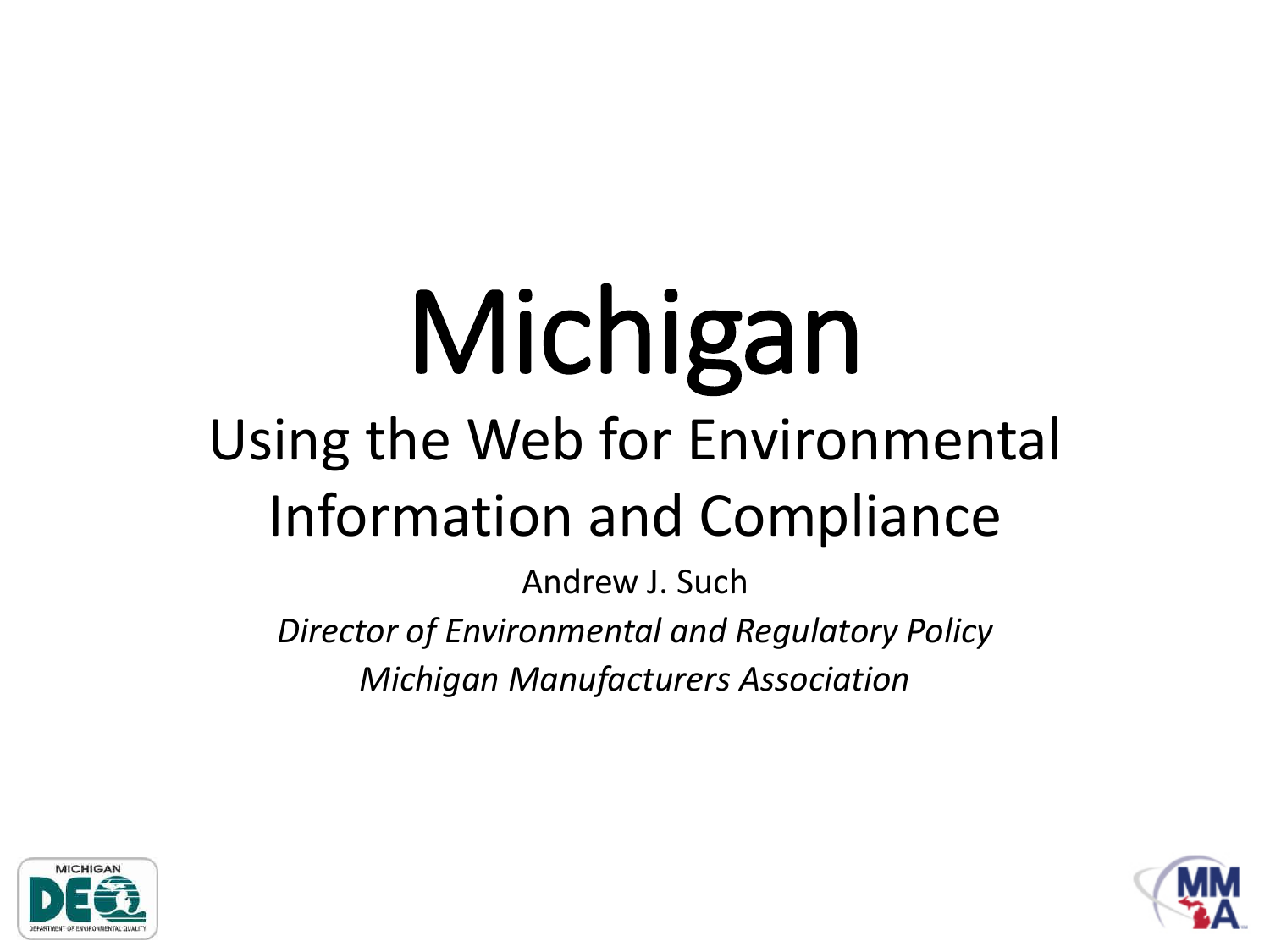### Internet Access Makes a **Difference**

- Access to Information and the Decision Making Process
- Quickly and easily answers the

#### **Who? What? When? Where? Why? & How?**



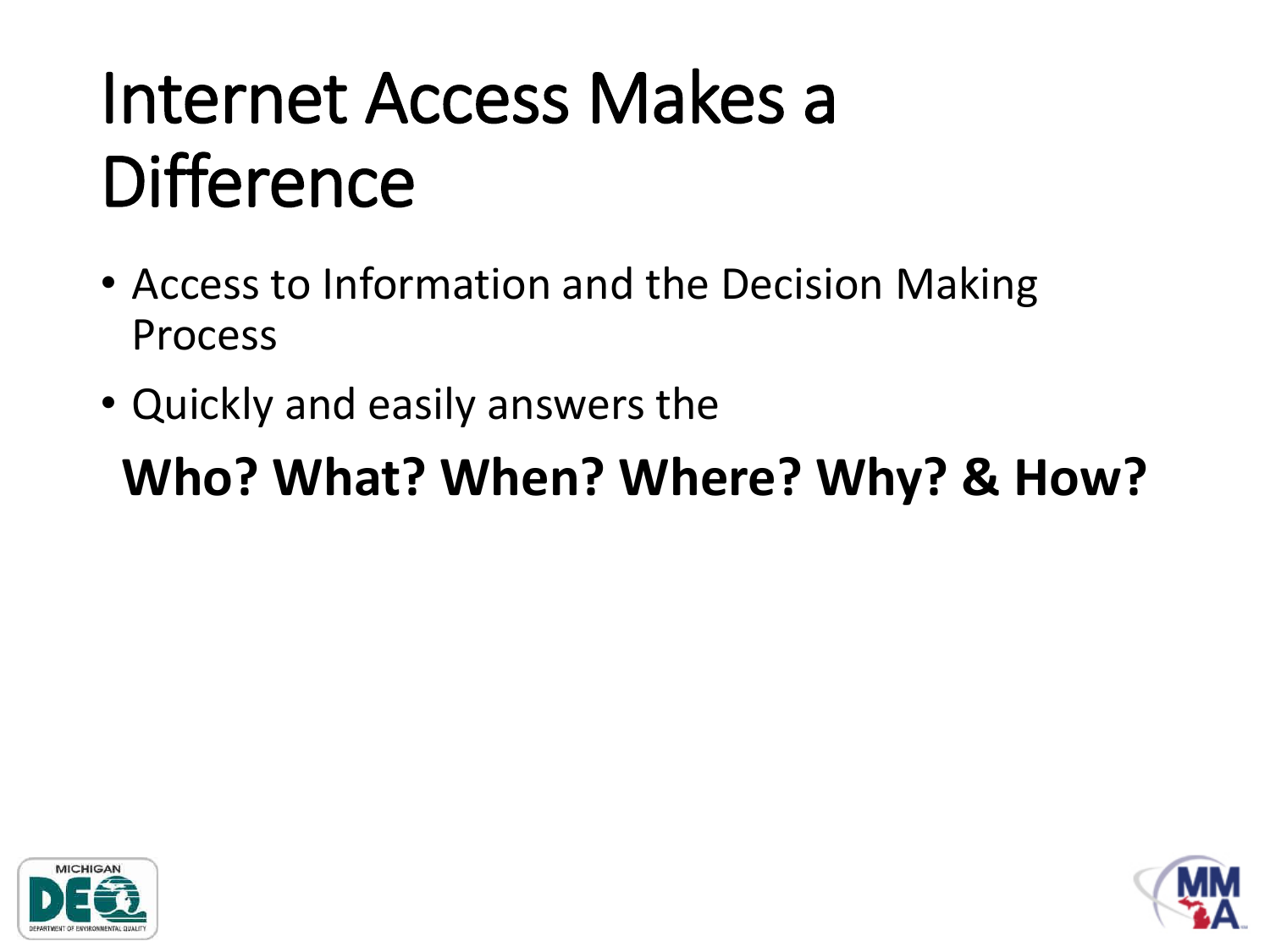### Automated Notification E-Mails

- The MDEQ utilizes Gov Delivery, which allows users to subscribe to a number of list that pertain to various regulatory programs and services.
- For example if you are a retail establishment you can subscribe to our Retailer Workgroup list and receive regular emails pertaining to compliance issues or
- if you want to be kept up to date on changes to the MIWaters Program you can sign up to receive updates.
- More info at [https://public.govdelivery.com/accounts/MIDEQ/subscriber](https://public.govdelivery.com/accounts/MIDEQ/subscriber/new) /new.



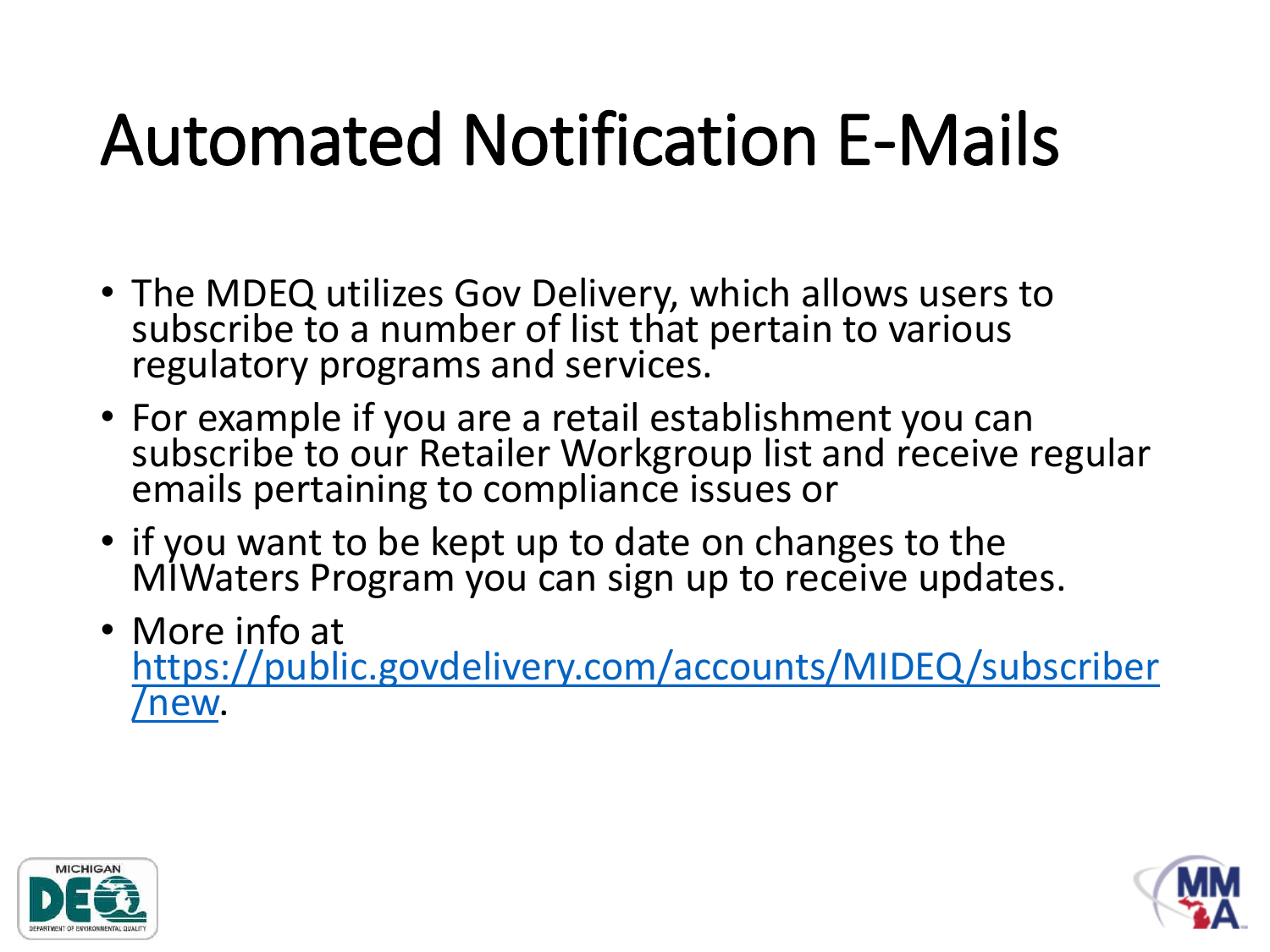## DEQ Calendar

- this is a biweekly document that you can subscribe to and receive automatically.
- The calendar lists upcoming permit decisions, hearings, and other events.
- [http://www.michigan.gov/deq/0,1607,7-135-](http://www.michigan.gov/deq/0,1607,7-135-3308_3325---,00.html) 3308\_3325---,00.html



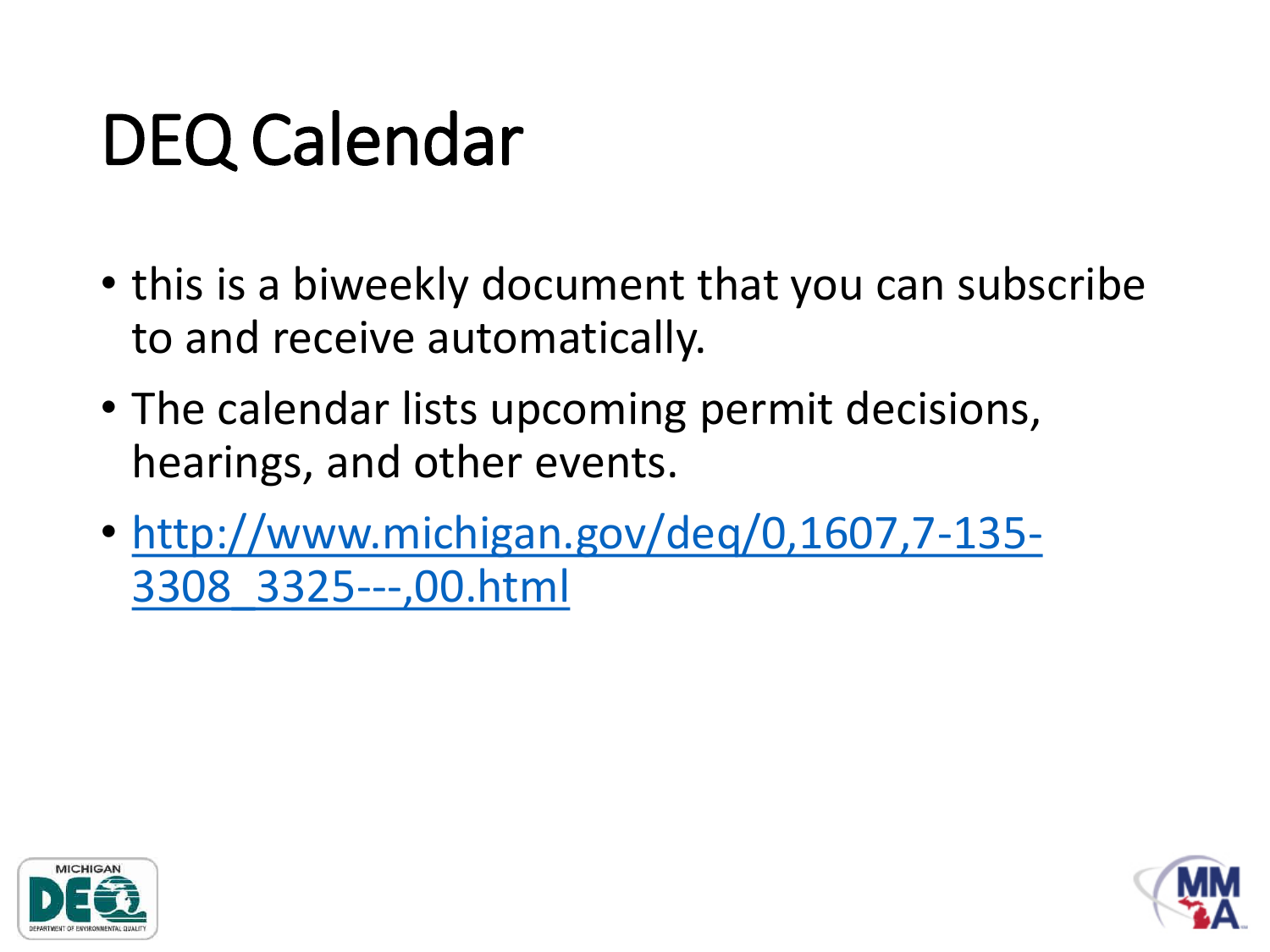## On-Line Services Webpage

- The DEQ posts a lot of its database information on line at [www.michigan.gov/deq](http://www.michigan.gov/deq) under "Online Services".
- A variety of data pertaining to facility compliance status, permit and regulatory information can be found on this page including the Site Registry, Waste Data System (WDS), Air Quality Source Information, and much more.



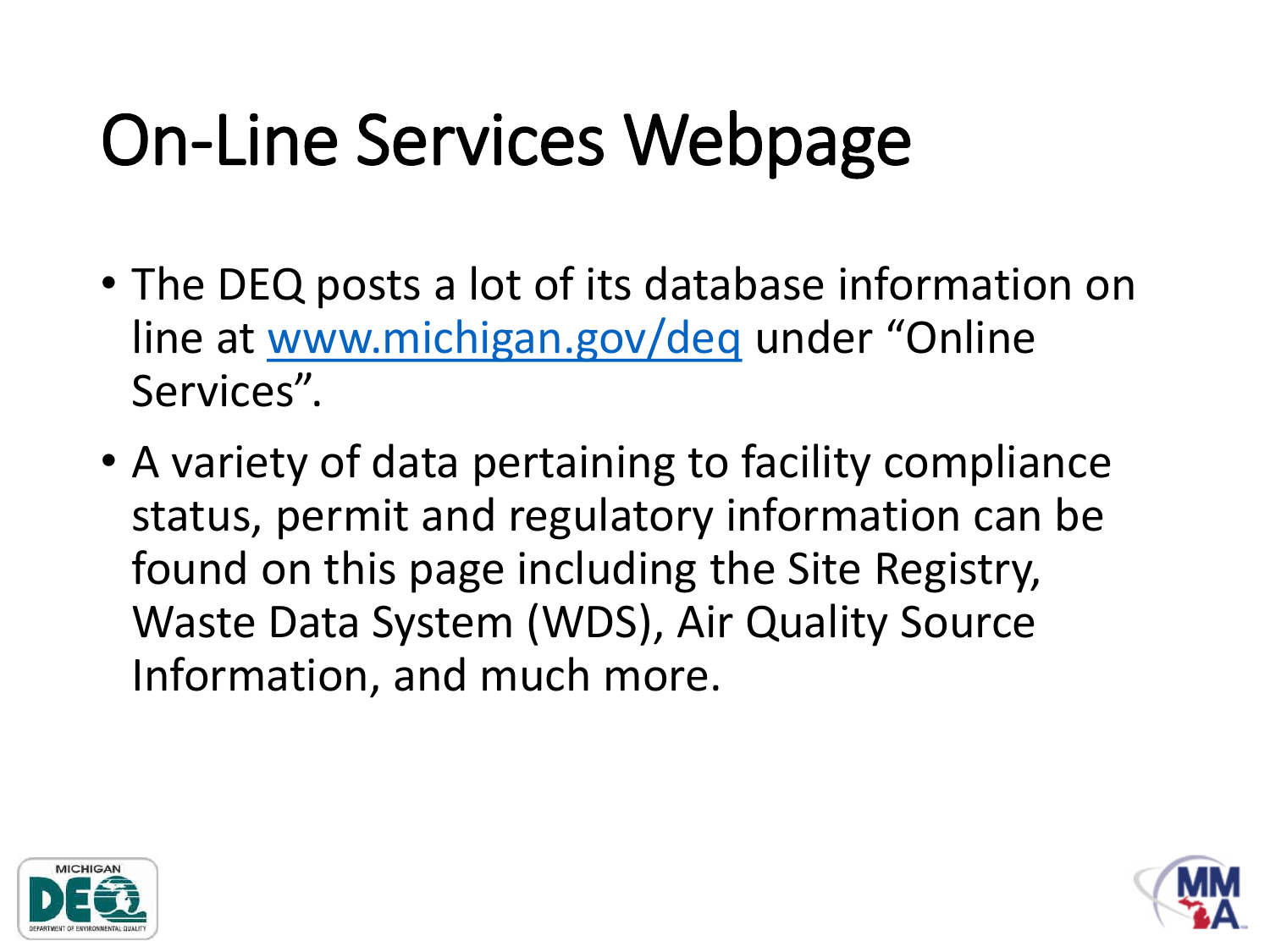## MI Guide to Environmental, Health and Safety Regulations

- This comprehensive guidebook simplifies the maze of environmental, health, and safety obligations facing Michigan's businesses and institutions.
- In print form for many years, now it can be searched by keyword on the internet.
- It can be found at [www.michigan.gov/ehsguide](http://www.michigan.gov/ehsguide)



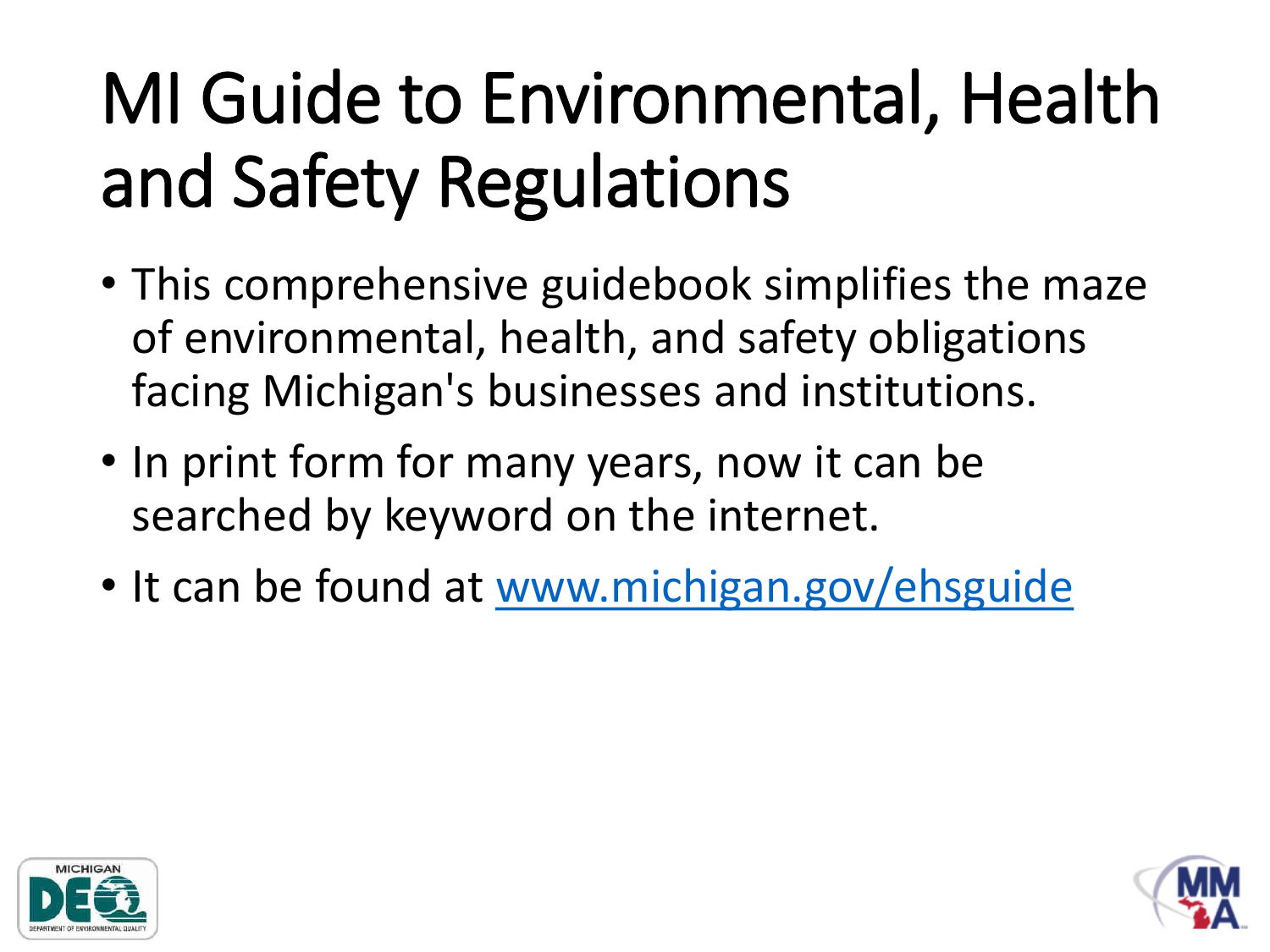#### MDEQ Twitter Account

• follow [@MichiganDEQ](https://twitter.com/michiganDEQ) to get tweets related to upcoming hearings, press releases, training and other DEQ related info





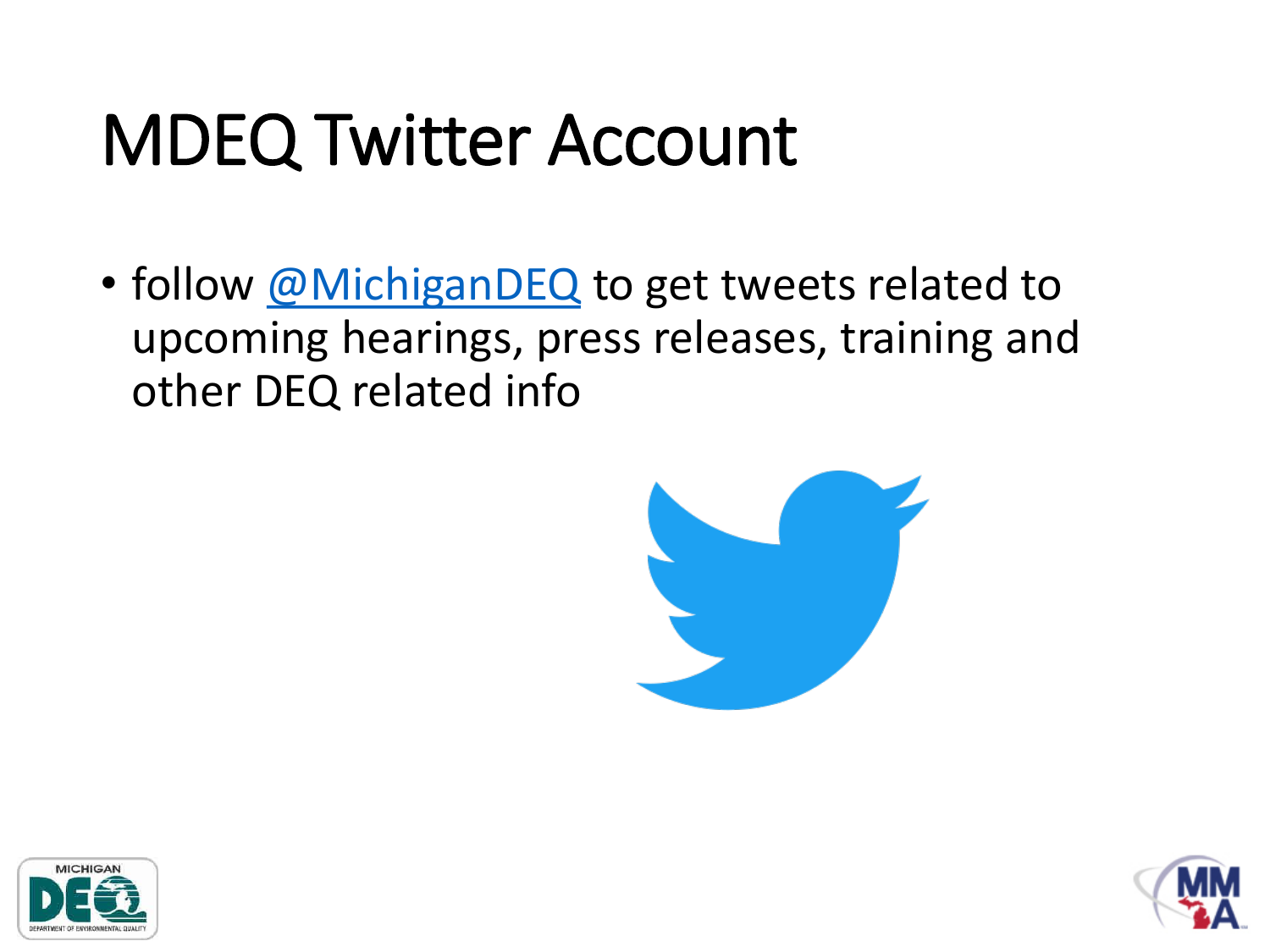## MDEQ YouTube Channel

• Subscribe to the [Michigan DEQ You Tube Channel](https://www.youtube.com/user/MichiganDEQ) to be notified when new and updated videos, tutorials, or recorded information is posted.





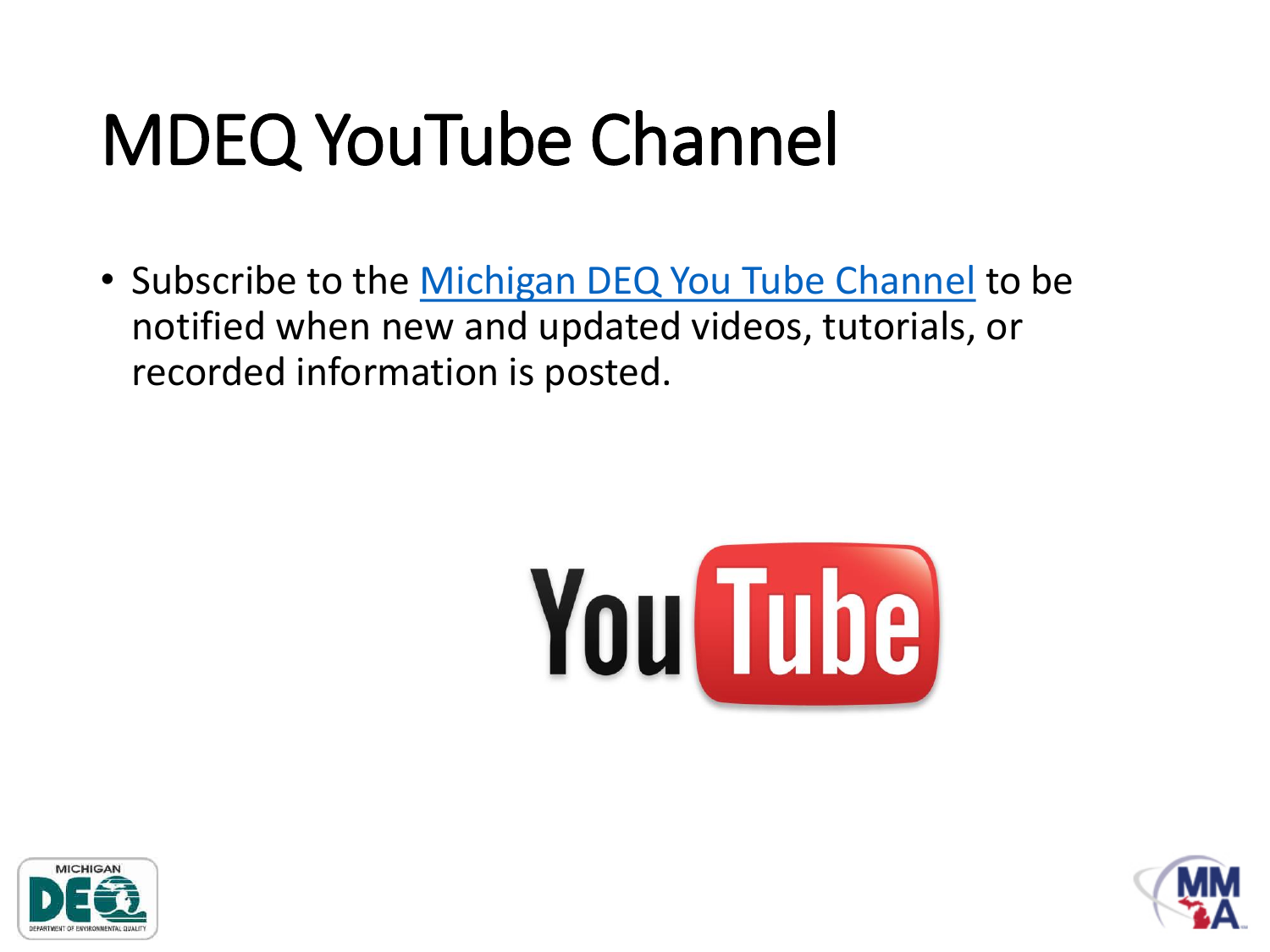## Webinars

- DEQ regularly hosts webinars that pertain to upcoming and existing regulations that impact stakeholders throughout the state.
- Last fiscal year the DEQ hosted 48 webinars with over 11,000 live attendees and recording views.
- Upcoming and past webinars can found at [www.michigan.gov/deqevents](http://www.michigan.gov/deqevents).







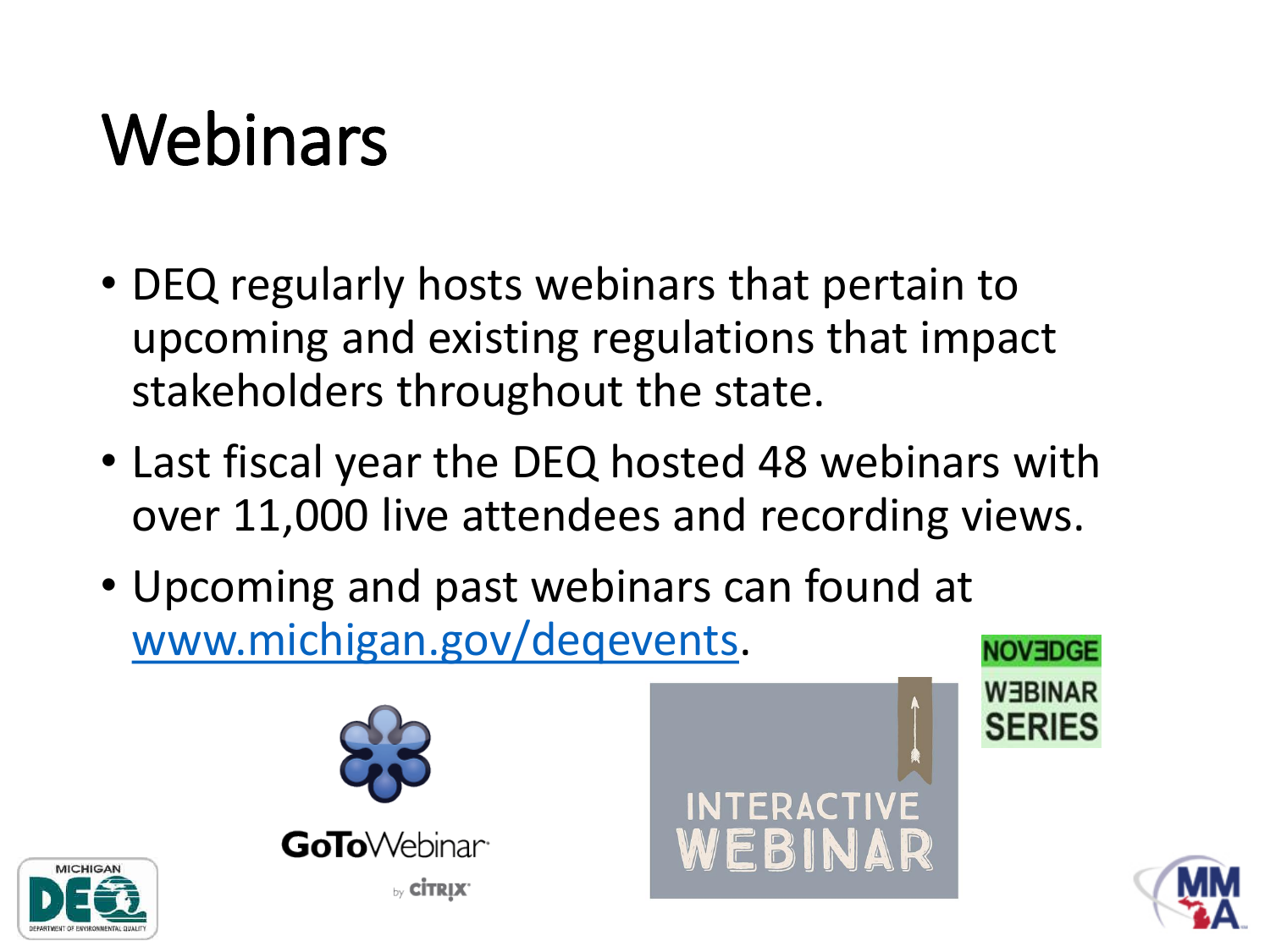## On-Demand Tutorials

- The MDEQ posts instructional tutorials and videos on line that pertain to a variety of compliance topics ranging from
	- conducting industrial storm water visual assessments,
	- how to submit a SARA Tier II report,
	- identify invasive species.
	- And much more
- These can be found on the MDEQ [You Tube channel](https://www.youtube.com/user/MichiganDEQ) and various other MDEQ websites .



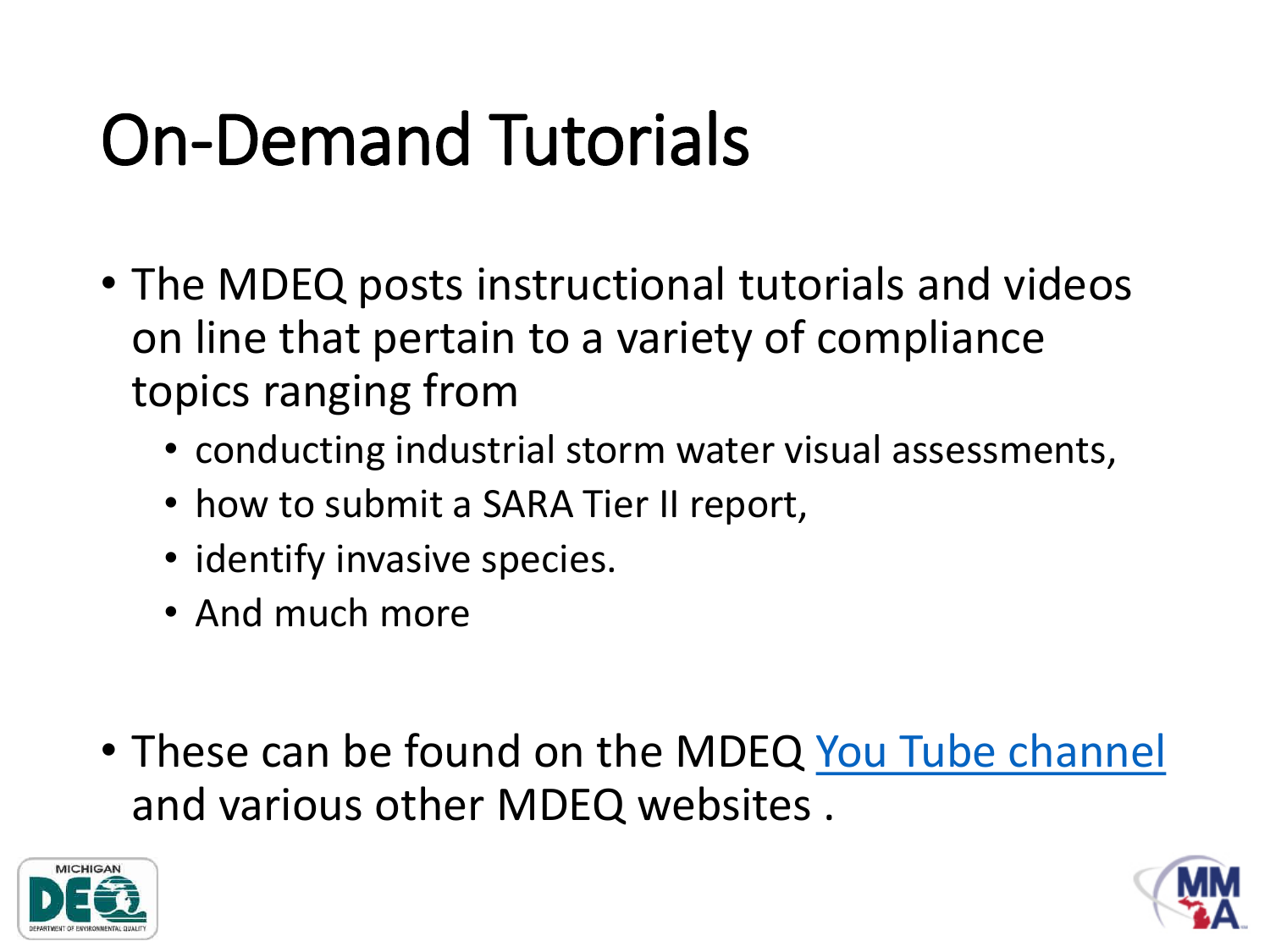On-Line Broadcast of hearings, public informational meetings and special events.

• The DEQ periodically streams live events for viewing by external audiences.



November 17, 2016 GVSU Eberhard Center, Grand Rapids, MI



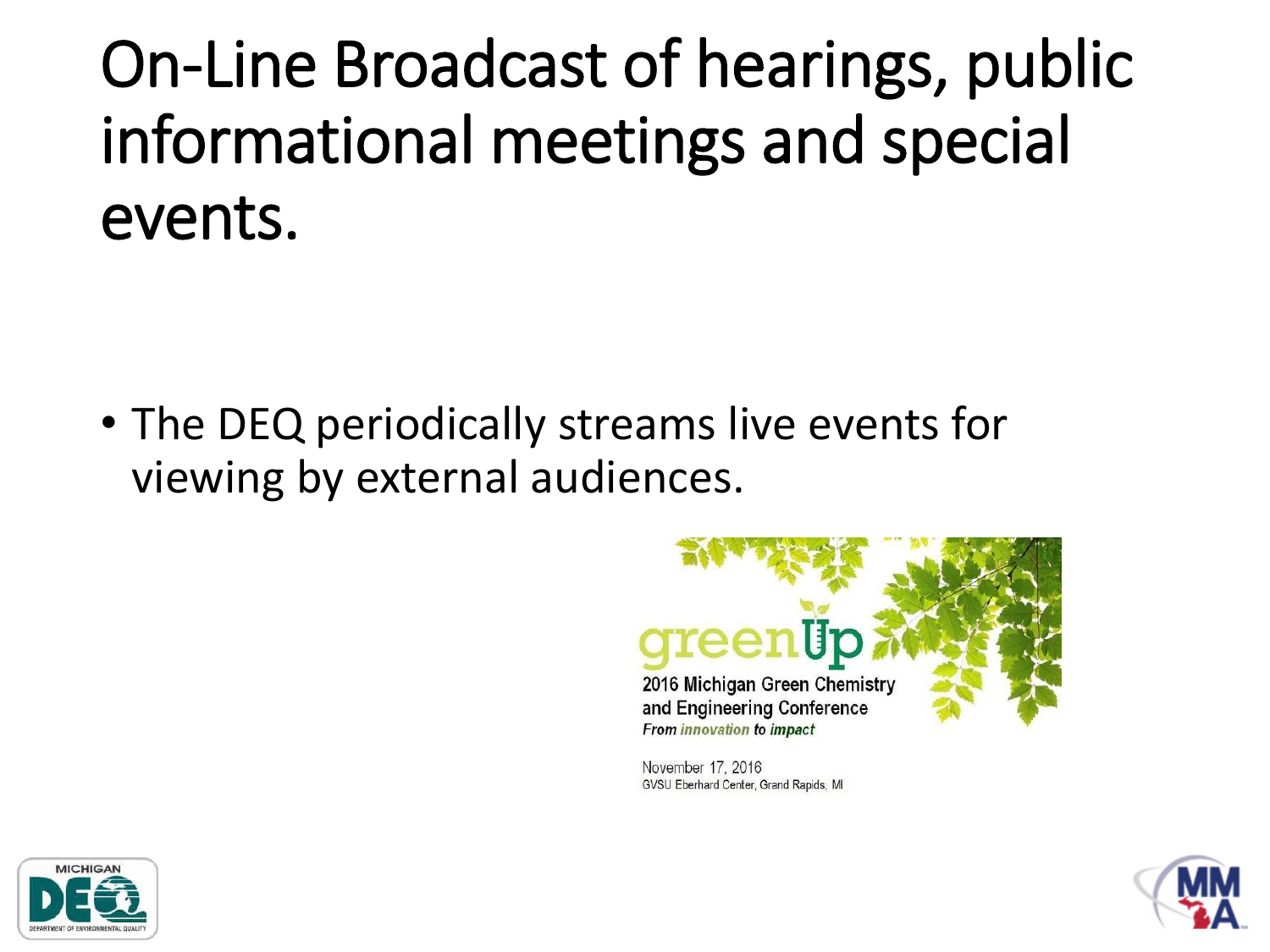#### Live Events

- In addition to numerous online offerings, the DEQ also provides assistance via live training events held throughout the state on a variety of topics.
- The cornerstone event is the Michigan Environmental Compliance Conference (MECC), which is held every 2-years.
- The last MECC was held in June and drew nearly 800 attendees from around the state.
- More information on upcoming events can be found at [www.michigan.gov/deqevents](http://www.michigan.gov/deqevents).